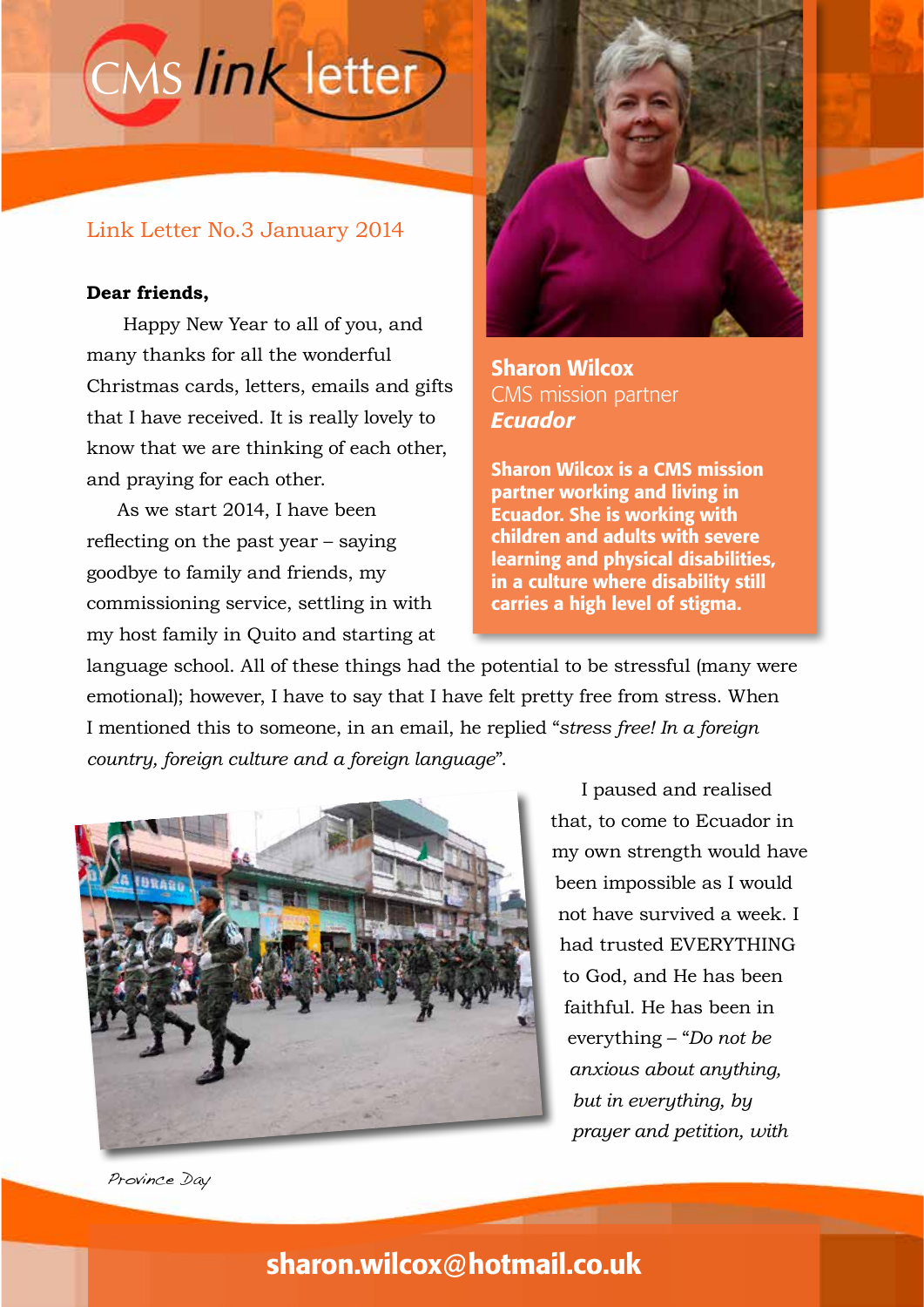*thanksgiving, present your requests to God. And the peace of God, which transcends all understanding, will guard your hearts and your minds in Christ Jesus*" (Philippians 4: 6-7). I really have felt stress free (apart from wondering if I will be able to understand what people are saying to me – but not really stress), even spending my first week in the school in Santo Domingo not understanding anything that people were saying.



The Special Olympics Team

Since my last link letter we have started a new term, which has seen a lot of activities happen including the Province Day, celebrating six years of Santo Domingo being a province; the children learning a dance and a drama to perform at several public events; local heats of the Special Olympics, which has resulted in two boys in my class being selected for the national event in October this year (the World event is in Los Angeles in July 2015 and I am hoping to go there to promote the work of the Foundation I am working with as well as doing some evangelism).

The homework club continues in Laura Flores, but the numbers are dwindling as parents do not appear to think it is important for their children. November saw me begin to teach a "healthy eating" class on Friday mornings. This is important as so many people here have a poor diet. They eat a lot of rice, salt and cola and



Healthy eating classes...

the adults do not seem to want to change their eating habits, so I hope that by encouraging the children they will grow up eating more healthily. The children have enjoyed cooking as well as learning about hygiene and kitchen safety. Every lesson starts with a prayer of thanks for the food God provides, and asking Him to keep us safe whilst we are cooking. I will never forget the excitement in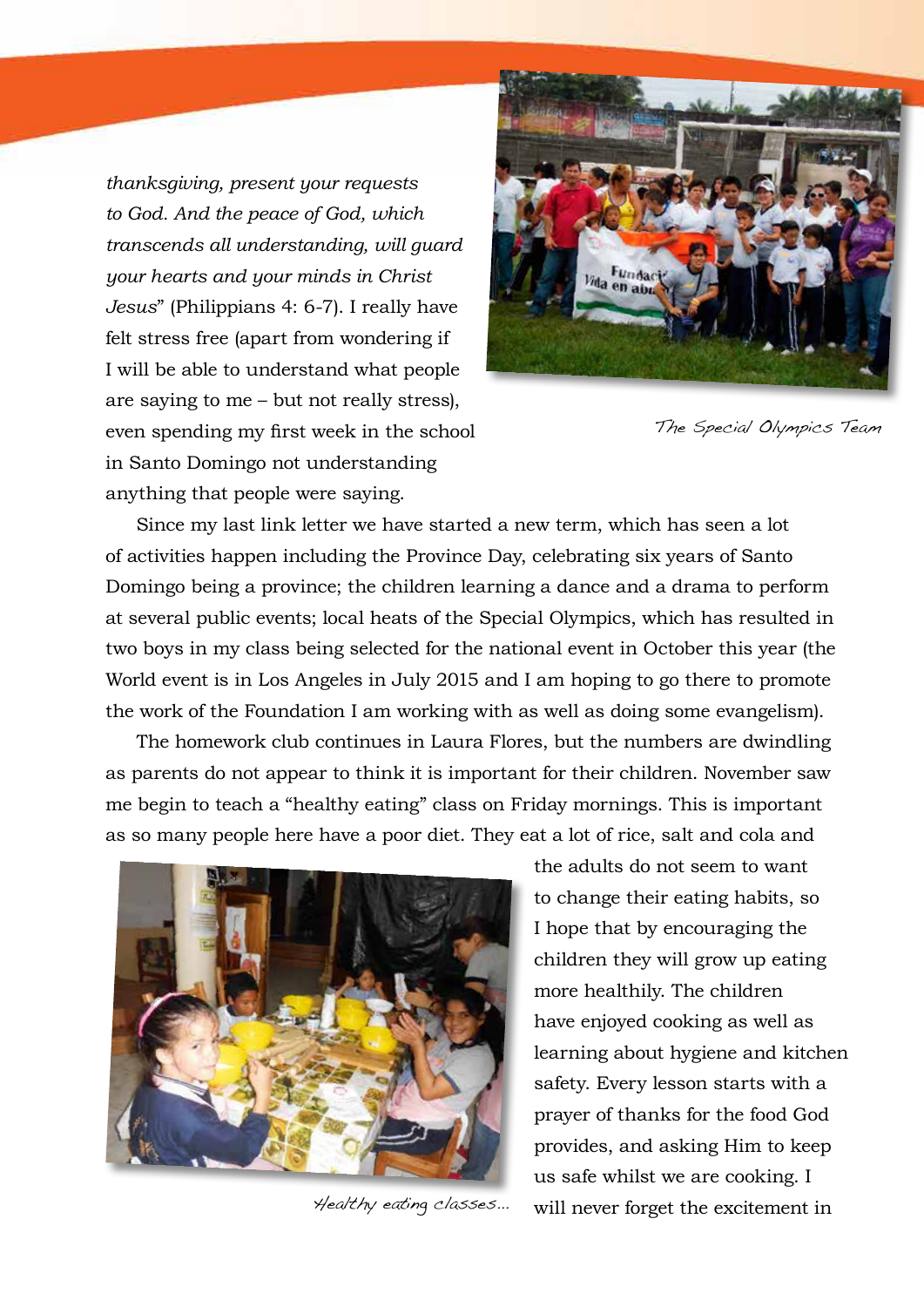

Dancing for joy...

the voice of one of the boys when he arrived at school, on a Monday morning, immediately telling one of the staff that he had made a tomato and avocado salad, and how tasty it had been. The children are allowed to eat what they make, or take it home. The school is extremely grateful to the Life in Abundance

Trust in the UK, for donating the money to buy the equipment for these lessons.

In December I wrote to the board of the Foundation, to ask if they would like me to develop a project for the children once they have reached 16 years old and have to leave school. Currently there is very little in Santo Domingo for them to do. Having spent 35 years working with young people and adults with learning disabilities, I felt God saying that this is what He has planned for me to do whilst I am here. The project will involve planning occupational activities, employment training and developing Life Skills.

With this in mind, Jill, Pastor William and I met with people from the Salvation Army and CLAI (a Latin American organisation which works with churches) to seek advice and ideas as they do similar work in Ecuador. It quickly became apparent that there are no organisations offering meaningful support to young people or adults with special needs once they leave school (at least not in Quito or Santo Domingo). I am still waiting to hear whether the Foundation wants me to undertake this project, but following these meetings I now know that I have to write it, for the sake of the children in the school who have no future if I don't. God will provide the people to take on the project.

I am also waiting to hear if the Foundation wants me to visit churches in Oklahoma and Arizona in North America, on their behalf, to maintain and develop relationships as well as promote the work of the Foundation. It needs to be someone who knows the Foundation and speaks English (we currently only have three possible candidates who meet the criteria). I was happy to volunteer.